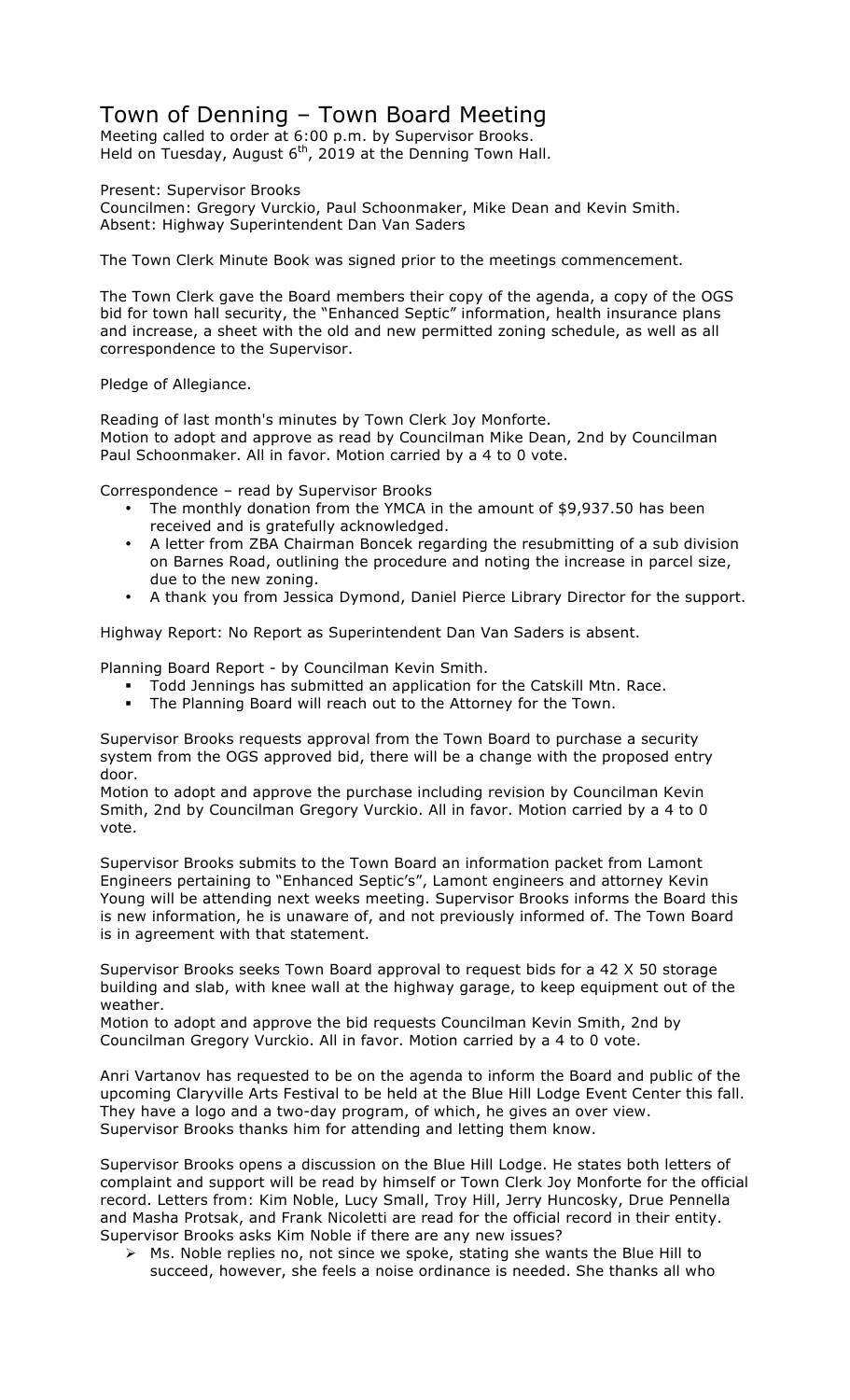have supported her and "trusts the Board" to get it done. She requests a public hearing for any noise ordinance.

- $\triangleright$  Supervisor Brooks states he wants this resolved and asks Frank Nicoletti to speak.
- $\triangleright$  Mr. Nicoletti responds with a review of circumstances that lead to the complaints and the steps taken to mediate the issues as soon as he is made aware of them. He states he want to address problems, promptly.
- $\triangleright$  Mr. Nicoletti replies to Ms. Small's letter pertaining to the section on lighting saying he had thought that was all resolved. Supervisor Brooks and the Board agrees as she sent a letter thanking them for the quick resolution to the lighting issue and came to a meeting to thank them, as well.
- $\triangleright$  Ms. Small's letter repeatedly asked "when will this stop" regarding the lighting issue, noise, and further development. She asks about the intentions of the owners and their actions.
- $\triangleright$  Ms. Noble states she resents being singled out as she is not the only complainant. Stating Mr. Smith and Lester complain as well.
- > Lester informs those present he has spoken with Frank, Savanah and Willy and they have addressed the problem, he says as long as the doors are closed and it is quiet he does not care if they are open to three or four in the morning. Further remarking his peace and quiet is priceless to him.
- $\triangleright$  Mr. Nicoletti comments it is tough area to a make a living, you have to provide something for people to do.
- $\triangleright$  Patricia Eakins asks people to respect each other and set boundaries, she requests a noise ordinance saying it would govern all of us.
- $\triangleright$  Councilman Dean remarks with a noise ordinance you may not be able to mow your lawn or cut your grass early, as was proposed when an ordinance was discussed several years ago.
- $\triangleright$  Frank Comando say there is no definition of noise in NYS and the property value for everyone has increased due to Mr. Nicoletti's investment.
- $\triangleright$  Linda Comando says the noise level could be louder here than in Sundown. She asks that people not forget the amount the business pays in sales tax, room tax, school and property tax.
- $\triangleright$  Mr. Kevin Smith remarks the fire house is becoming an issue as well, with the noise outside and he has gotten calls the one night from Wild Cat Road, about the music at the Blue Hill.
- $\triangleright$  Mr. Dave White and his wife Jenny from Round Pond comments he is speaking as a neutral party, this is a mixed use zoning area and submits that section 515 of the zoning law state 11 pm, which he feels is reasonable. Further commenting this is already in place. He continues saying Mr. Nicoletti has a large investment, the zoning permits a more arduous resolution for the property.
- $\triangleright$  Ms. Nobel complains the last three weeks, the people have been in the parking lot for forty-five minutes, party in the parking lot.
- > Letters of support from Jerry Huncosky, Drue Pennella and Masha Protsak, reminding everyone of the services the Blue Hill provides, including the warm welcome they offer and a sense of community.
- > Mr. Troy Hill's letter requests a reasonable noise ordinance saying no amplified music after 10 or 11 pm.
- $\triangleright$  Mr. Nicoletti is willing and will tweak the hours as necessary, including the time it takes patrons to leave into consideration.

Supervisor Brooks informs the Board, the health insurance increase is a double digit at ten percent and since 2009 the cost increase has been one hundred thousand dollars for both budget lines. He requests the Town Board review, so a decision is made prior to budget time.

Supervisor Comments:

- Supervisor Brooks confirms for the Town Board the Town of Denning Town Hall Elevation Project is a template to be used through out the Watershed and that is the delay.
- The Sundown Stream Restoration Project update; the DEP is holding us up now, if no response by the end of August the plan will be submitted to the DEC and the Army Core of Engineers, so the plan can move forward.
- Supervisor Brooks opens a discussion on the Catskill Fire Tower Challenge; you get a patch and it has created road issues. The volunteers are ready to quit; they have broken visitor records several times this year. The volunteers are burying human waste. He has called the DEC and they have put a porta potty in place.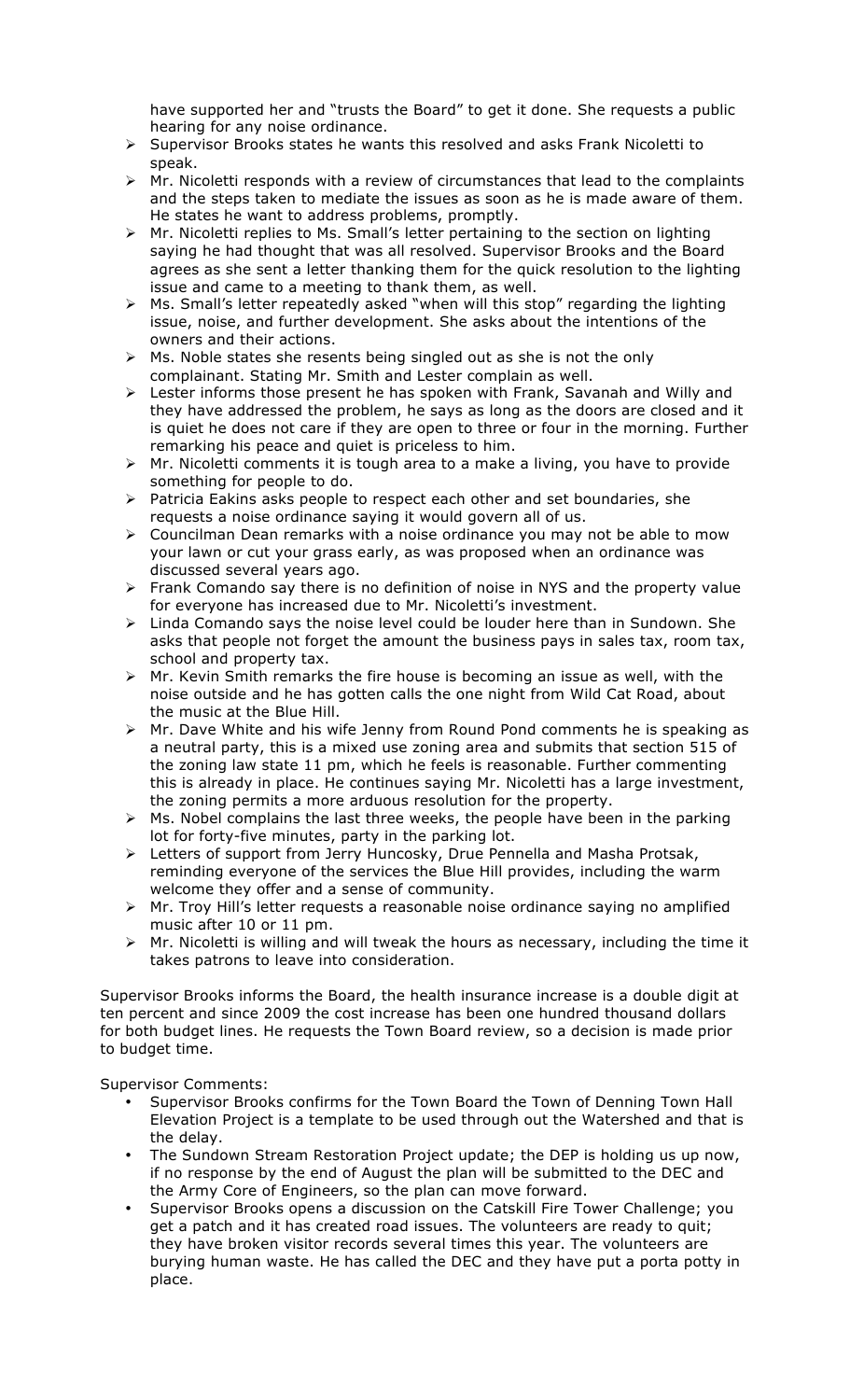- Because of the increase in visitors we are having road issues, he wants Hwy. Super. Van Saders to install various road sign immediately.
- Supervisor Brooks informs the Board the price of garbage is increasing by 20%.
- Councilman Vurckio suggests sending a letter to Senator Metzger.
- Spectrum update: build out on Dymond and Raymond George Roads. Supervisor Brooks says everyone who wants cable must keep calling.
- There is a CDL driver shortage, they are bringing drivers in from India.
- Councilman Mike Dean asks if any response has been received from U.C. Exec. Pat Ryan on the matters discussed at last months meeting, which he attended?
- Supervisor Brooks responds no.
- Councilman Dean comments no response on veteran services or services for the elderly, then.
- Councilman Dean remarks he believes tonight's meeting went well.

Supervisor Brooks calls for Councilmen Comments: See above.

Supervisor Brooks call for Public Comment:

- o Mr. Hnatiw opens a discussion on the White House Road problems, saying nothing has been moved, it appears the Judge doe not to resolve this problem.
- o Supervisor Brooks asks if the vehicles are still there?
- o Mr. Hnatiw replies, yes.
- o Joint discussion follows.

Supervisor Brooks call for any further comments or discussion. There is none.

Motion to adjourn 7:53 by Councilman Gregory Vurckio, 2<sup>nd</sup> by Councilman Mike Dean, All in favor.

Respectfully Submitted by Joy Monforte, RMC, Town Clerk, August 7<sup>th</sup>, 2019

Next Meeting: Tuesday, August 13<sup>th</sup>, 2019 at 6 pm at the Denning Town Hall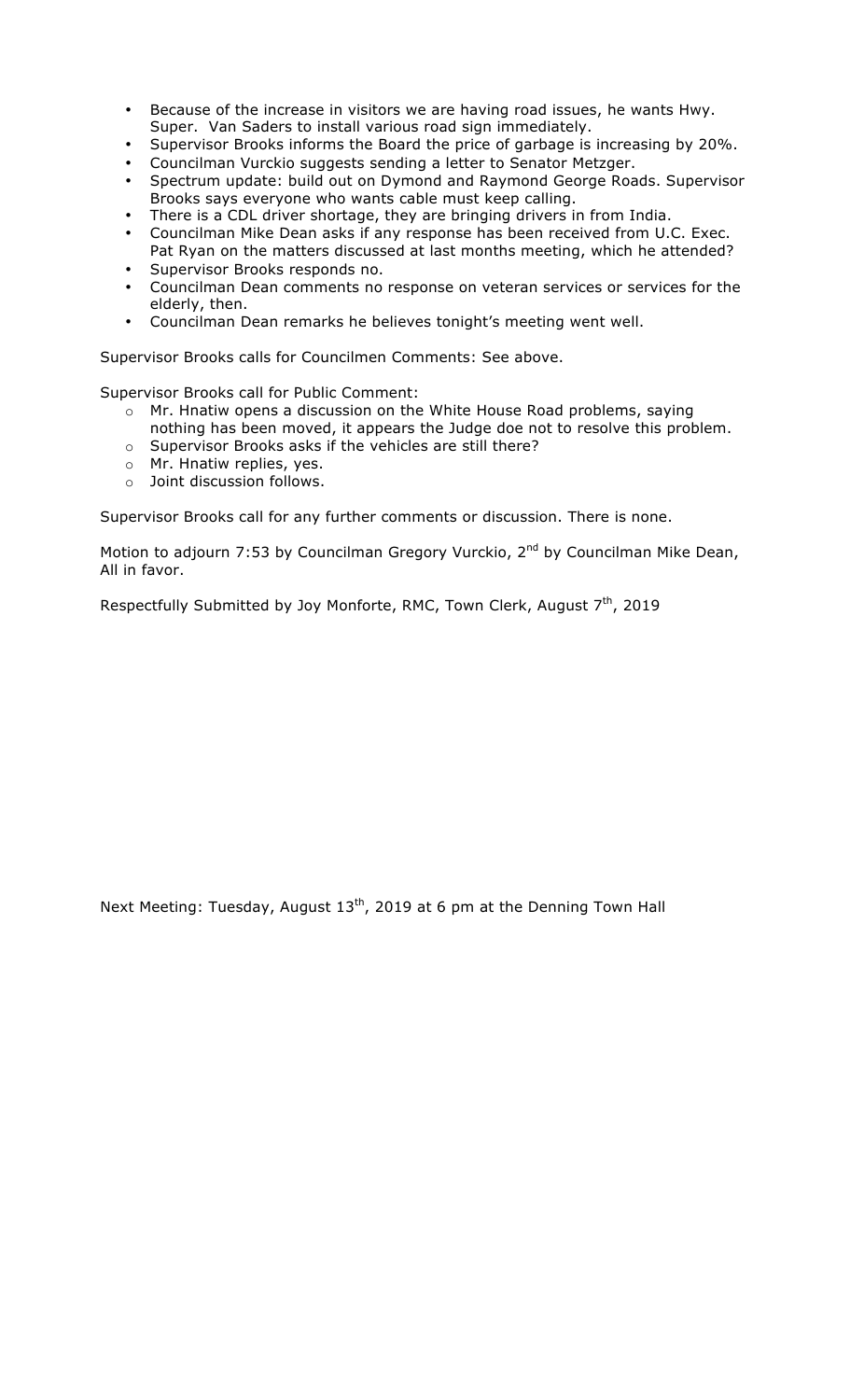## Town of Denning – Town Business Meeting

Meeting held on Tuesday, August  $13^{th}$ , 2019 at the Denning Town Hall. Called to order at 6:02 p.m. by Supervisor David Brooks.

Present: Supervisor David Brooks Councilmen: Mike Dean, Paul Schoonmaker, Kevin Smith and Gregory Vurckio. Highway Superintendent Dan Van Saders.

The Town Clerk Minute Book was signed prior to the commencement of the meeting.

The Town Clerk gave the Board members their copy of the agenda, Resolution No. 48 of 2019, Local Law No. 3 of 2019 titled: Tax Levy Override and the Budget vs. Actual thru July 2019.

## Pledge of Allegiance

Highway Pre Pay Vouchers presented by Hwy Super. Van Saders. (see Warrant #8 Pre-Pay, voucher #23-26) MVP Healthcare Inc. DA9060.8 \$8,324.86 Trust & Agency Account DA9030.8 \$604.53, \$741.26, \$ 786.85. Whereupon a Motion to approve and pay Highway Pre Paid Vouchers was made by Councilman Mike Dean, 2<sup>nd</sup> by Councilman Gregory Vurckio. All in favor.

Highway Vouchers presented by Highway Superintendent Dan Van Saders. (see Warrant #8, voucher #106-123) Advance Pro DA5130.4 \$25.99 All Gas & Welding A5130.4 \$66.63 Bottini DA5110.4 \$1,903.20, \$2,079.79 Buddenhagen's Ford, Inc. A5130.4 \$26.00 Callanan DA5110.4 \$4,538.79, \$243.28, \$187.58. Case Tire DA5130.4 \$325.00 Fleetpride DA5130.4 \$746.54 Home Depot DA5130.4 \$79.92 HO Penn DA5130.2 \$137,500.00 Discussion on new backhoe, including warranty and extended warranty. Liberty Trading Post DA5130.4 \$46.89 Montage Enterprises Inc. DA5130.4 \$132.86 Pine Bush Equipment DA5130.4 \$703.08 Shakelton Auto & Truck Center DA5130.4 \$233.37 E. Tetz & sons DA5110.4 \$466.05 Woods Repair DA5130.4 \$40.00 Whereupon a Motion to approve and pay Highway Fund vouchers by Councilman Gregory Vurckio, 2<sup>nd</sup> by Councilman Paul Schoonmaker. Motion carried 4 to 0 vote.

Supervisor Brooks asks Hwy. Super. Van Saders about the paving schedule and if the 4-foot culvert has been installed? Hwy. Super. Van Saders replies not yet and he hopes too start paving next week.

Hwy. Super. Van Saders leaves as his portion of the meeting has concluded.

General Pre Pay Vouchers presented by Supervisor Brooks. (see Warrant #8PP, voucher (#53-63) Central Hudson A1620.4 \$146.79, A5132.4 \$247.55, A8160.4 \$34.86. Healthcare Reimbursement Acct. A9060.8 \$5,000.00. MVP Health Care Inc. DA9060.8 \$7,306.20, \$60.50 Office of the Comptroller A690 \$601.00 TWC A1620. 4 \$204.51, A5132.4 \$159.63 Trust & Agency Acct. DA9030.8 \$248.81, \$210.38, \$694.79, \$248.81. Whereupon a Motion to approve and pay General Fund Pre Pay vouchers by Councilman Paul Schoonmaker, 2<sup>nd</sup> by Councilman Kevin Smith, All in favor.

General Vouchers, presented by Supervisor Brooks. (see Warrant #8, vouchers #118-137) Archie Ackerley A3510.4 \$30.79 Tammy Beck J.C. Petty Cash A1110.4 \$10.00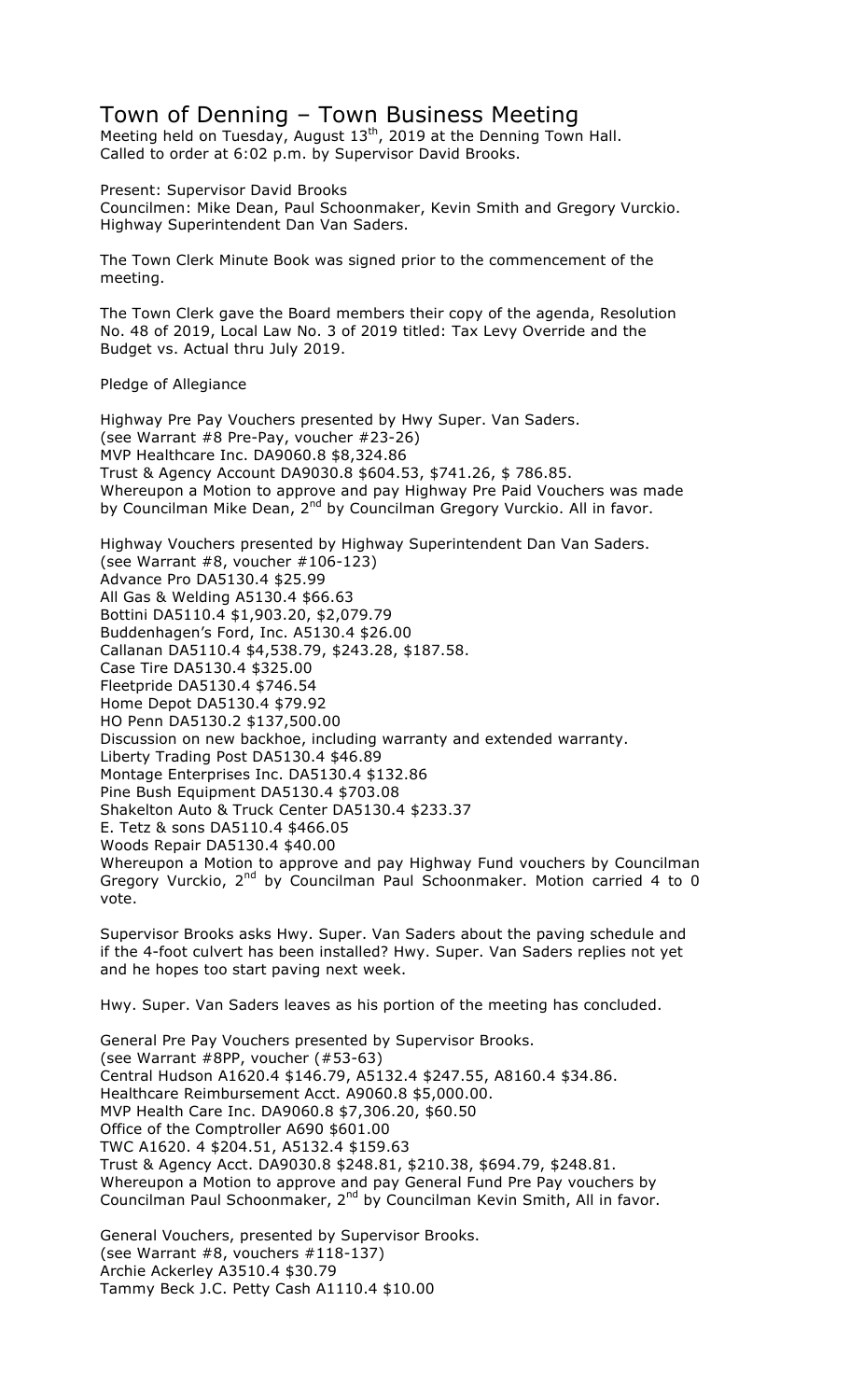Central Hudson A5182.4 \$121.70 Gnome Home Inc. A5010.4 \$18.75, A1320.4 \$42.00 Carl Landon A1460.4 \$337.92 Language Line Serv. A1110.4 \$9.06 Cindy Michelson A1220.4 \$55.00 TC Petty Cash Reimbursement c/o Joy Monforte A1410.4 \$20.08 Mark Moore A1620.4 \$250.00 MVP A9060.8 \$71.50 Quill.com A1620.4 \$20.27, \$13.75, A1110.4 \$8.48, \$44.48, A5132.4 \$31.53, \$30.59. Spectrum A5132.4 \$159.63 UCRRA A8160.4 \$2,864.03 Wapner, Koplovitz & Futerfas A1420.4 \$120.00 Woodbourne Lawn & Garden A1620.4 \$87.00 Whereupon a Motion to approve and pay General Fund vouchers by Councilman Kevin Smith,  $2^{nd}$  by Councilman Mike Dean. Motion carried by a 4 to 0 vote.

Resolution No. 48 of 2019 read by Supervisor Brooks, he explains it is a budgetary tool which will be rescinded if not needed.

**WHEREAS** New York State Town Law §64-3 permits local governments to adopt laws concerning the property, affairs or government of the Town, and General Municipal Law 3c allows an override to the tax levy limit. And

**WHEREAS** the Tax Override Law is a budgetary tool authorized and mandated for use by New York State, And

**WHEREAS** the Town of Denning Town Board intends to keep its financial obligations.

**NOW THEREFORE BE IT RESOLVED** that the Town of Denning Town Board **HEREBY** approves Resolution No. 40 of 2019 formally introducing Proposed Local Law No. 3 of 2019, Titled: Tax Levy Limit Override.

**BE IT FURTHER RESOLVED** that a Public Hearing be held on Tuesday, September 3<sup>rd</sup>, 2019 prior to the start of the regularly scheduled Town Board meeting at the Sundown Church Hall to commence at 6 pm.

**Whereupon**, the Resolution was put to a vote, recorded as follows: Motion to adopt and approve by Councilman Kevin Smith, 2<sup>nd</sup> by Councilman Paul Schoonmaker. Roll Call Vote:

Councilman Mike Dean AYE Councilman Paul Schoonmaker AYE Councilman Kevin Smith AYE Councilman Gregory Vurckio AYE Supervisor David Brooks AYE

Motion carried following a unanimous roll call vote.

Guests: Henry Lamont of Lamont Engineers and attorney Kevin Young regarding "Enhanced Septic Systems."

- ◆ Mr. Lamont gives hand outs to the Town Board regarding information on "Enhanced Treatment Systems." He also submits information on both issues before the Board, as well as, O&M Financial Analysis of Conventional Systems, a copy of the Preliminary Engineers Report for the Claryville CWMP, the Preliminary Engineers Report of probable cost, He states the verbiage in the previous engineering report called this a "pretreatment system."
- \* The system in discussion violates the new 100 feet from well to septic rule. The Town is not required to install the enhanced system, discussion on cost and replacement cost as well as cost to the property owner follow. This is not required by the DEP, as they have already signed off on the system. Mr. Lamont then describes a variety of filters.
- ◆ Supervisor Brooks asks if the CWC will fund replacement of this system when the District dissolves?
- \* Mr. Kevin Young responds no one can answer thirty years in the future.
- $\cdot \cdot$  Mr. Lamont states the cost has been included in the block grant, but the property owner will be responsible for replacing the peat system when the District dissolves.
- $\div$  O&M and construction costs are estimated to increase by 3.33% each year.